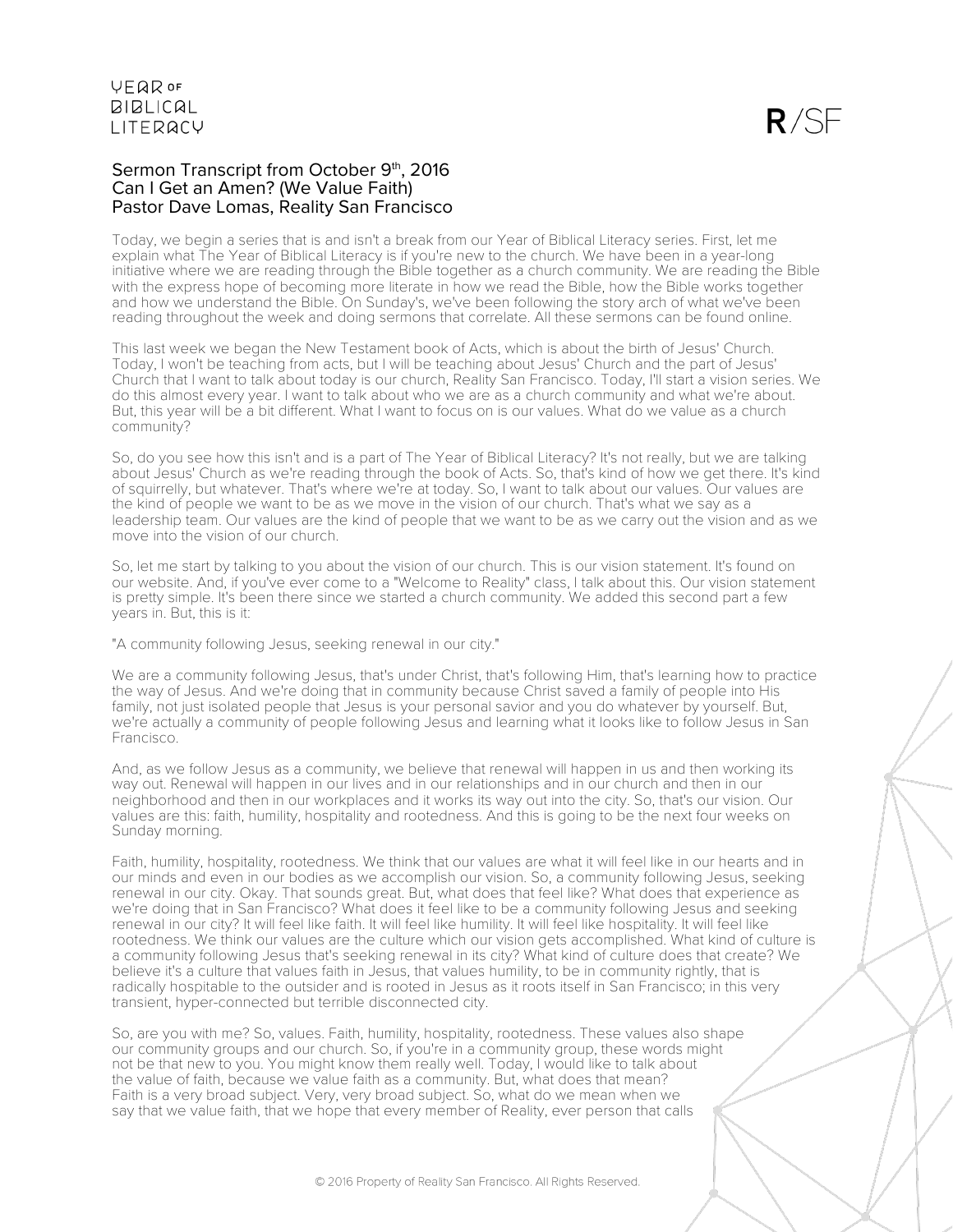

Reality their church and is practicing the way of Jesus with us in this church. When we hope that everyone in here values faith, what do we mean by that?

So, I want to tell you three stories from the Scriptures that try to capture this and what this might mean for us. So, the first one is in Genesis 15. So, if you have your Bible, turn to Genesis 15. On your device or whatever you have. Genesis 15. This first story, above it I would right "Faith is amen to God." Amen? Okay. "Faith is amen to God."

So, in Genesis 15 – if you need a Bible, you can raise your hand. Sorry about that. If you need a Bible, you can raise your hand. One of the ushers will get you one. Absolutely free. Take home. Read yourself. Give away as a Christmas gift coming up. Whatever you want to do. It's up to you.

First story is this: Genesis 15. "Faith is amen to God." Okay. So, in Genesis 15, we meet this guy called "Father Abraham." This is what we call him. This is what we sing about in children's church. Father Abraham had many sons and many sons..." – you know that song. But, when we meet Abraham, his name is not Abraham; it's Abram. And he's not a father. He's very old though. He's very old Abram. So, we don't sing that, really. Very old Abram that's barren but no kids. Like, we don't sing that song. We sing, "Father Abraham had many sons."

How did he get there? God appears to Abraham – his name was Abram – in a vision and God promises that although he is childless and he's very old, he's getting old, he and his wife Sarah, who is also very old, would in time have a son. And eventually, his descendants would be as uncountable as the stars in the sky. That's hyperbole, by the way. Hyperbole. You get the point. Let me just read it to you so you know it's there. Some of you guys are like, "I don't know if I believe you."

Just read this.

Genesis 15:1: "After this, the word of the Lord came to Abram..." – see, I told you. His name was Abram – "...in a vision: 'Do not be afraid,' God says to Abram. 'I am your shield, your very great reward.'

"But Abram said, 'Sovereign Lord, what can you give me since I remain childless and the one who will inherit my estate is Eliezer of Damascus?' And Abram said, 'You have given me no children; so a servant in my household will be my heir.'

"Then the word of the Lord came to him: 'This man will not be your heir, but a son who is from your own flesh and blood will be your heir.' He took him outside and said, 'Look up at the sky and count the stars–if indeed you can count them.' Then he said to him, 'So shall your offspring be.'

## "Abram believed the Lord, and he credited it to him as righteousness."

"Abram believe the Lord, and God credited it to him as righteousness," it says. That word "believe," "and Abram believed the Lord," is the Hebrew word "amen." Or, if you're British, "ah-men," right?

It's the Hebrew word "amen" and it means this. Typically, today when we say "amen," it's typically a social cue to let everyone know that I'm done praying or someone's done praying. Right? Like, "Please say 'amen.'"

"Amen."

"Oh, you're done. Good. That's good. I love that word 'amen.' It means you're done praying."

Or, when someone's preaching and someone says "amen," it means "keep on preaching." It means, "Go ahead. Keep doing this. More of that. That's what I want. Come on."

That's what "amen means." So, it either means, "Okay, someone's done praying," or, "Keep preaching." One of the two. But, that's not really what it means here. That's not what "amen" means when it says, "And Abraham amen'd God."

"Amen" is a declaration of trust. "Amen" is a declaration of trust. "Amen" is Abraham saying that he trusts God to bring about what God said He would do. So, when God says, "You're old, you're kind of dying, your wife's womb is all but dead. But, I'm going to give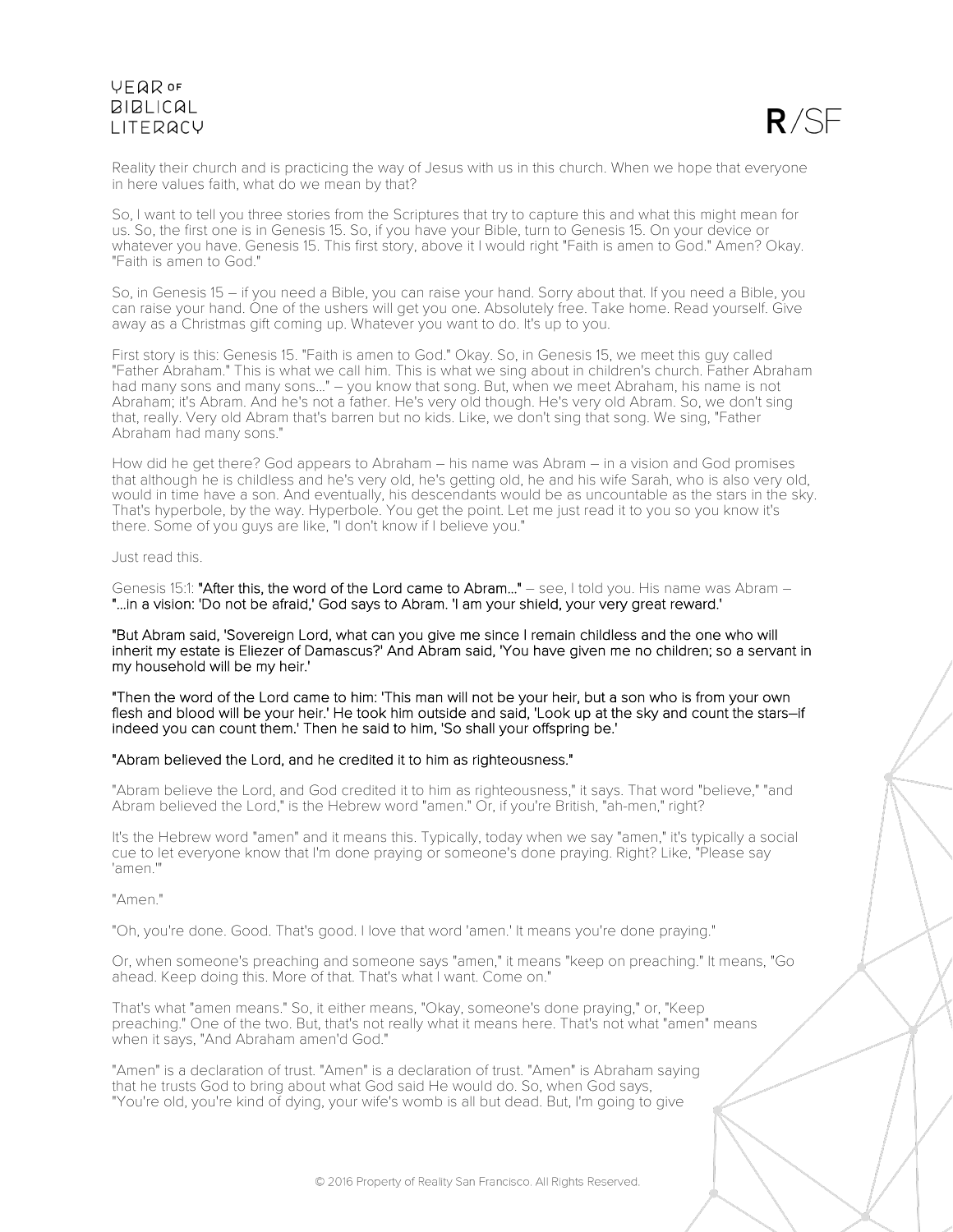

you a son and your family is going to be like the stars in the sky. You're not going to even be able to count them."

Abram says, "Amen. I take You at Your word. Even when it makes no sense to me and I don't see how You're going to do this, I trust in You."

He's old. His wife is old. He's getting beyond years of childbearing. Not physically possible to have kids. Losing hope in his own body. But, against all those odds he says "amen" to God. And what does that mean? It doesn't mean that Abraham simply believed that God was able to pull it off. It wasn't when God said, "I'm going to give You a son," it wasn't that Abraham said, "God, I believe that that is possible for You. I believe that You could do that. I believe that all things are possible with God and that You can pull that off."

When Abraham was saying "amen," he was not saying, "If anyone can pull this off, it's probably You, God."

That is not what He's saying. Believing that God can do something is more of an intellectual belief, which has its place, but it's not what's going on here and it's not what God requires. There's something deeper and there's something even more profound going on here. Abraham's "amen" to God is not simply a faith that God was able to give him a child, it was trust in God to give him a child. There's a huge difference there. It's not a faith that it was possible, it was a trust in God to do it; to bring it about. And there is a big difference between these two. Because, at this point in the story, Abraham is not even saying "amen" to a creed. He's not saying "amen" to a system of belief of who God is. He's not saying "amen" to an intellectual understanding of Yahweh. He is saying "amen" to a person. He is saying "amen" to the person of God. He doesn't even know God, really. All he knows of God is this: he's walking along, he's worshiping another false god and Yahweh appears to him and says, "I want you to leave your home and I'm going to make you a great nation and I'm going to give you children, offspring and a land."

And Abraham says, "Okay. I'll follow You."

He knows nothing about this God. He doesn't go, "Could you give me a creed? Can I see on your website what you believe first or what I'm supposed to believe first?"

None of that. He says "amen" to the person of God. He says "amen" to Him. He says, "I'll follow you."

Then, later on, God brings him outside, shows him the stars and says, "Abraham, I'm going to do this for you."

And Abram says, "Amen. I trust You."

The reason why we say "amen" at the end of prayer is because it is a final word of declaration of trust. It's saying this: "God, I've said my piece and I put this matter into Your hands. Now I trust You with this prayer."

That's what "amen" means. It means, "God, I've said everything I'm going to say and I trust it into Your hands."

Because, faith is a "who" word. Believing is a "who" word. Trust is a "who" word. What these mean is that when I put my faith, I'm putting my faith in God; in the person of God and who God is. We make faith a "that" word. We make faith, "Do you believe that? Do you believe that?"

Which allows room for a whole rise of a whole new segment of people that they are calling the INOs. These are people who are – especially in a voting segment, and we have that kind of going on in our nation right now – called "In Name Only." What this means is this. INO. In name only. They are Christians in name only. The way that they vote or they way they self-identity is "Christian." Which means this: they check all the right boxes. So, "Do you believe that the Bible is God's Word?"

"Oh, yeah. Check. I've got that one."

"Do you believe that Jesus is God's Son?"

"Check."

"Do you believe that Jesus died for your sins?"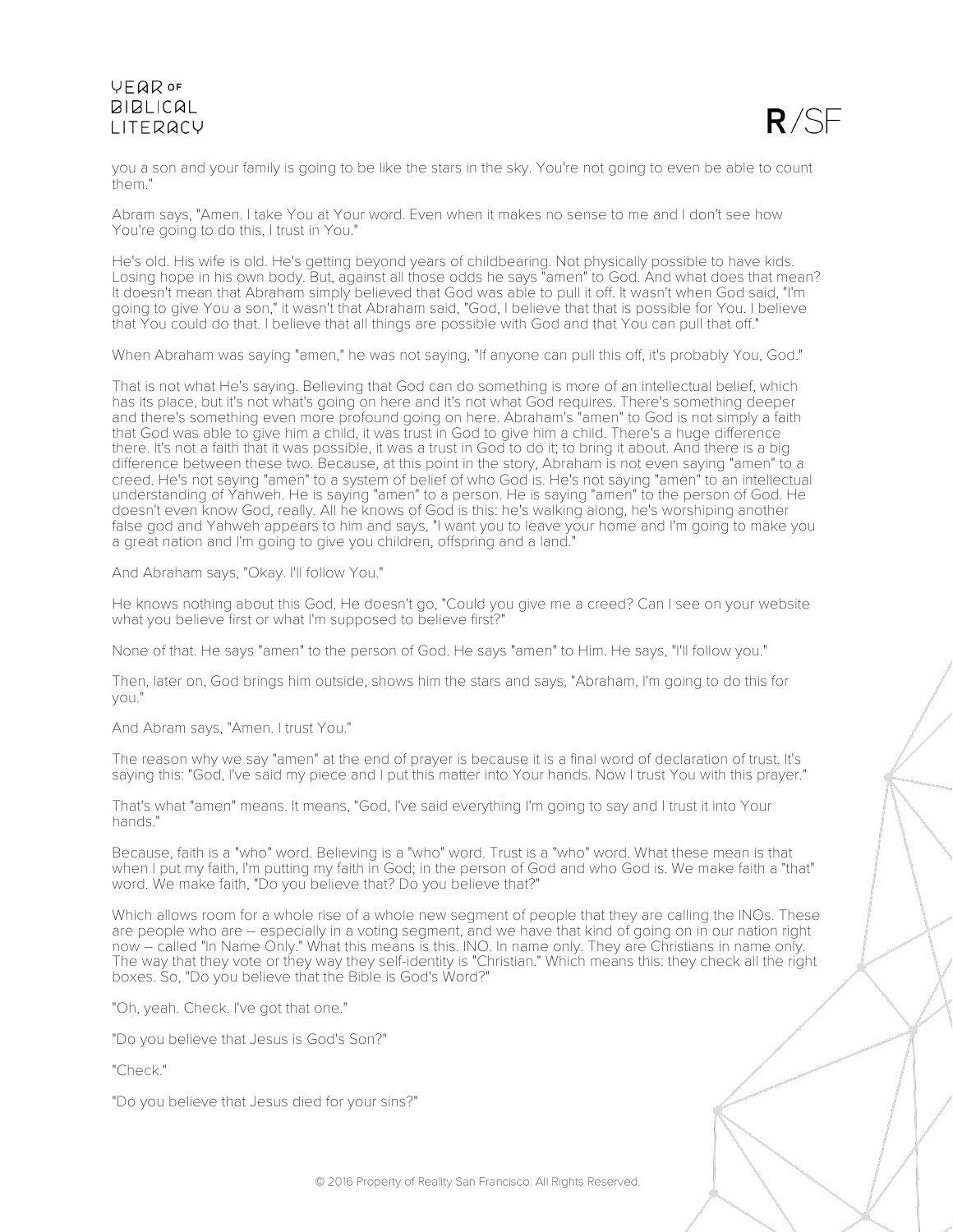

"Check."

"Do you believe that..."

"Check. Check. Check. Check."

And checking the boxes in a belief "that." The problem with this way of thinking about faith in belief is that's way too easy. That's way too easy to do. That is so easy to go, "Well, I believe that. I believe that. I believe that. I intellectually believe that. I can get there."

Look at this. James. If you've never read the book of James in the New Testament, you're going to get there soon. James does not pull punches at all. He just gets right to it. He says this. And this whole section, he's talking about faith as action.

He says this in James 2:19: "You believe that there is one God."

You believe "that" there is one good.

## "Good! Even the demons believe that–and shudder."

Do you hear what he said there? "Oh, you believe that? Oh, you believe that Jesus is God's Son? Oh, yeah. So do demons. Yeah, that's cool. You believe God? Demons do that too. Yeah."

Believing that God is X, Y or Z has its place, but it's so easy that a demon can do it. It's that easy. Technically, a demon can be a Christian in name only. That's what it's saying here, technically. And what is required from God is trust in God. That is something a demon does not have. Trust in the person of God. And when we're talking about faith, we're not so much talking about believing as much as we're talking about trusting. So, when the Bible talks about faith, talks about belief, it talks about trust. Trust is being all in with God. Like, "I am completely all in with You and my whole livelihood is wrapped up in You and my whole future is wrapped up in You and I've left family and friends to follow You and if You don't come through, I'm done. All of my life is wrapped up with You."

When we're talking about faith, we're not talking so much about believing as much we are about trusting. And trusting is that. Simply believing can be easy. See, believing can give us wiggle room to think our way out of a tight spot with God. It allows us room to go, "Well, you know what? That thing that happened in life did not match up with what I believed. Therefore, I'm out."

It gives you wiggle room. But, trusting doesn't give us any wiggle room. Trusting's like, "I trust God."

"Yeah, but this happened."

"I know. And I can't explain it. I trust God."

And trust takes work. Trust is not easy. The Christian life is not effortless. If someone told you the Christian life is effortless they: A) have not read the Bible or, B) they're not a Christian. So, those two things. The Christian life is not effortless. The Christian life takes work. And the work that we do starts with trust. That takes work. Trust takes work. It takes work for us to trust in God.

Yesterday, I was on a friends' roof watching the Blue Angels, right? Like half of San Francisco was on some roof, illegally, watching the Blue Angels. I was there with some friends and Tarik was there and Isabelle, his four-year-old daughter was there. If you've met Isabelle, she's a doll. She's cute. And we had to get up onto this large platform. On the roof and then up on this top part. Anyway, it's about as tall as me. Like, this wall and then a roof. And I had to jump up. So, Tarik got up there first and he's literally yanking people up. Just like Hulk. And I get up there and he's like, "Dave, just give me your arms. I'll yank you up."

And I'm like, "I don't think you can... oh!"

And he just, literally, all the way up. I lost a toe, but it's fine. Other than that, it's fine. Tarik's a strong guy. So, we're all getting down and Isabelle is sitting on the ledge and Tarik's down below and pretty much has her in his hands and he just says, "Jump. Daddy's got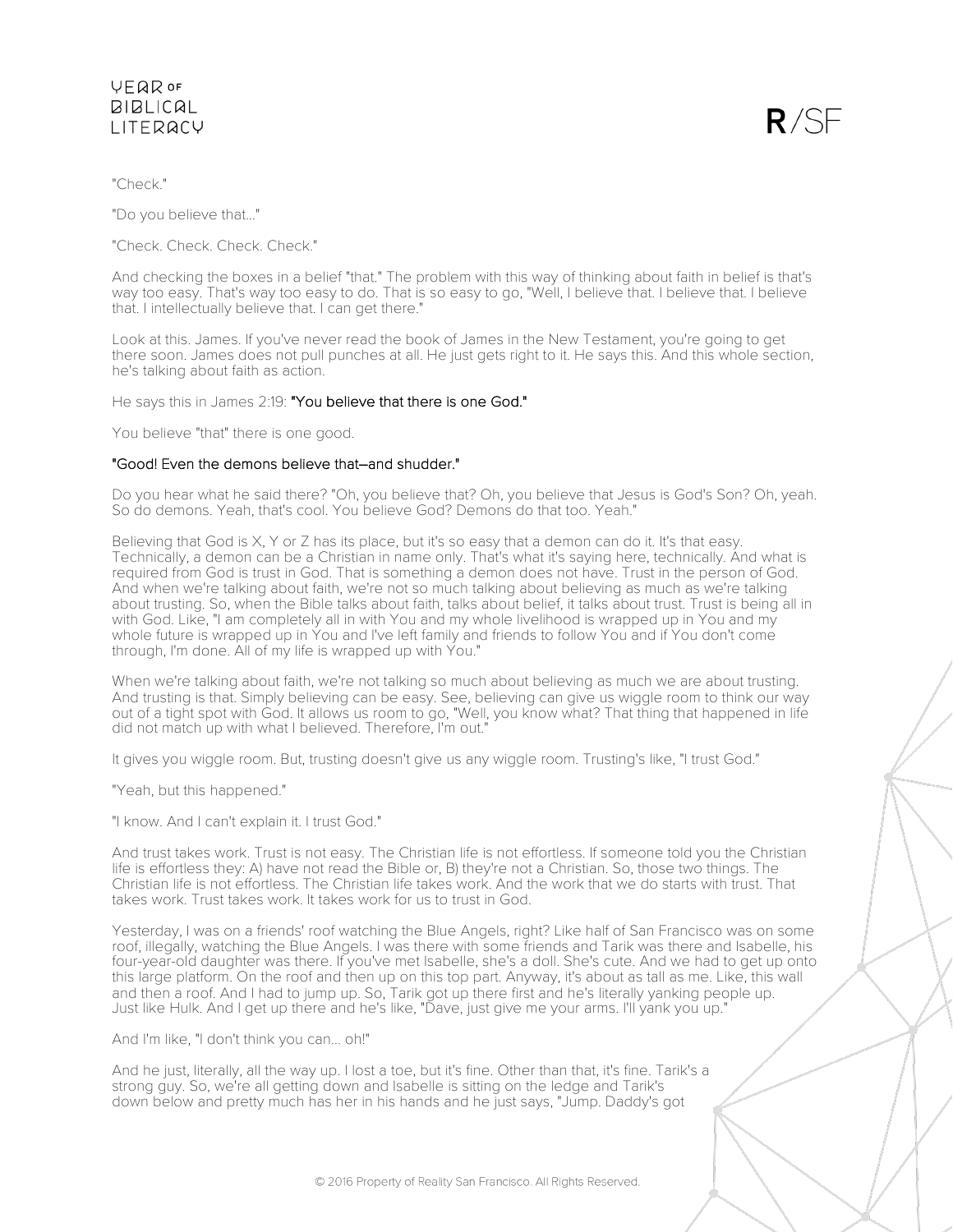you."

 $R/SF$ 

And I'm like, "Isabelle, he yanked me up. He can handle you. You're a little bit smaller than I am. I'm sure that he can."

And she even knows like, "My dad's strong. I know. I know."

So, Tarik counts. "1, 2..."

And I can see her little body like, "Uh, no."

That thing that happens where she lets go is work. That takes a lot of effort. It seems easy. Well, intellectually we know that Tarik's way strong, he can definitely catch his own daughter, he would not let her fall. Yes. We know this in our head, but there's still effort of going, "I have to let go." And I think that's what faith feels like. Faith feels like letting go. Letting go of what? Faith feels like letting go of control.

Second story. Mark 5. Under this I put "faith is losing control." Mark 5. I'm going to read this to you. This is literally one of my favorite stories in the Bible, and I say that a lot. But, I really mean it this time. I promise. This is so good. I'm just going to read it to you. I'll make little comments as we go along. Mark 5. I've referred to this story a lot. We have even over the last few weeks. Let me just read it to you because two people kind of cross paths here.

Mark 5:21: "When Jesus had again crossed over by boat to the other side of the lake, a large crowd gathered around him while he was by the lake. Then one of the synagogue leaders, named Jairus, came, and when he saw Jesus, he fell at his feet. He pleaded earnestly with him, 'My little daughter is dying. Please come and put your hands on her so that she will be healed and live.' So Jesus went with him.

"A large crowd followed and pressed around him. And a woman was there who had been subject to bleeding for twelve years."

By the way, Jairus' daughter is 12 years old.

#### "She had suffered a great deal under the care of many doctors and had spent all she had, yet instead of getting better she grew worse."

Now, the thing is, the Bible looks very favorably on doctors. Luke was a doctor and wrote Luke and Acts. But, what it's saying here is that she exhausted all of her resources, had nothing left, did not get better from doctors or people or anything, but got worse.

"When she heard about Jesus, she came up behind him in the crowd and touched his cloak,"  $-$  like the hem of His garment, the bottom of His garment – "because she thought, 'If I touch his clothes, I will be healed.'"

Strange thing to think.

## "Immediately her bleeding stopped and she felt in her body that she was freed from her suffering. At once Jesus realized that power had gone out from him."

I'm going to ask Jesus about this sentence. What is that? I don't know what that is. He's like, "Whoa. Stop. Power has gone out from me." That's just a weird sentence.

## "He turned around in the crowd and asked, 'Who touched my clothes?'"

The thing was, everyone was touching his clothes. This is a weird statement.

## They say, "'You see the people crowding against you,' his disciples answered, 'and yet you can ask, 'Who touched me?''"

Like, "Everyone is literally touching you right now."

## "But Jesus kept looking around to see who had done it. Then the woman, knowing what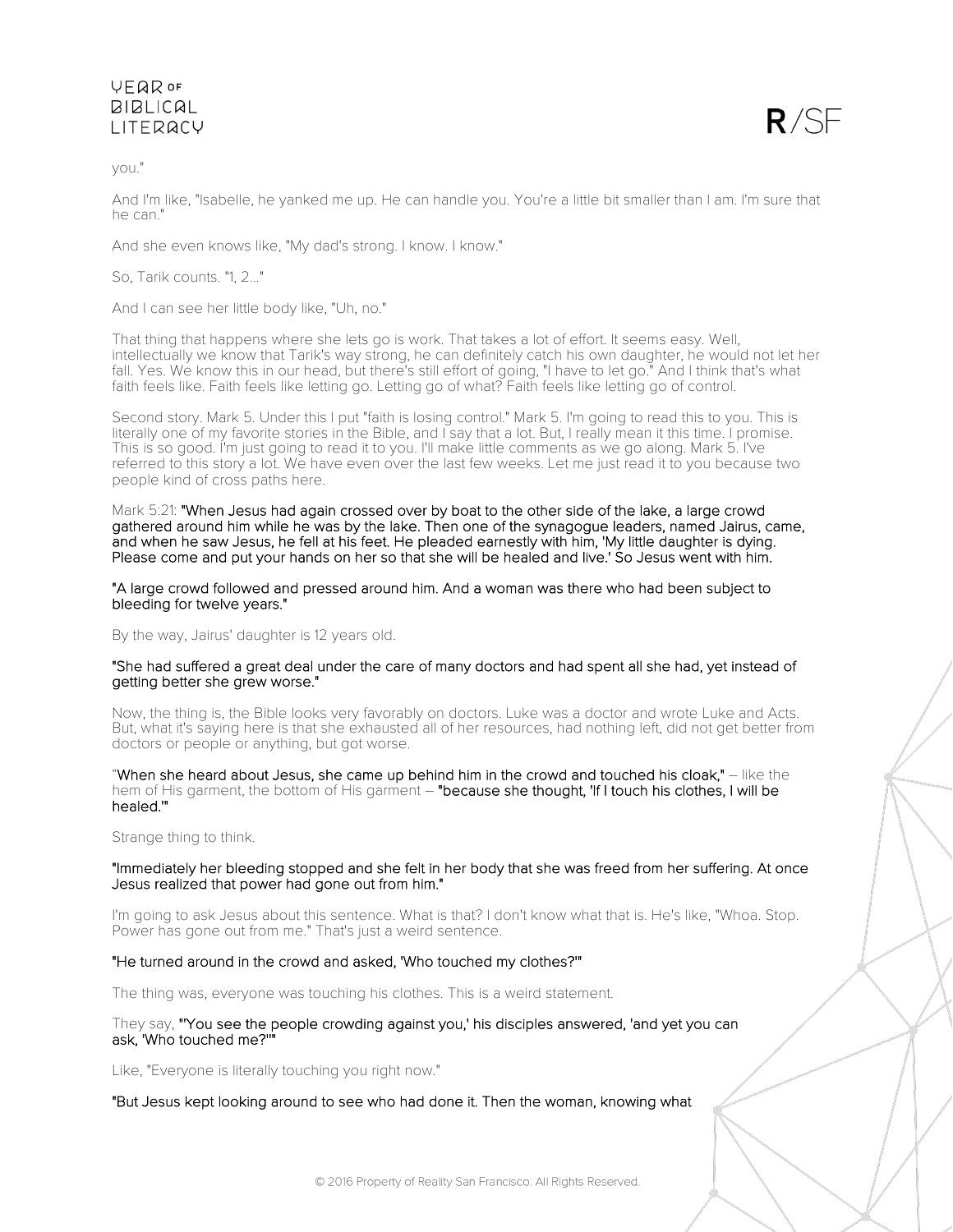

#### had happened to her, came and fell at his feet and, trembling with fear, told him the whole truth. He said to her, 'Daughter, your faith has healed you.'"

What does faith mean? Trust.

#### "'Daughter, your [trust] has healed you. Go in peace and be freed from your suffering.' While Jesus was still speaking, some people came from the house of Jairus, the synagogue leader. 'Your daughter is dead,' they said. 'Why bother the teacher anymore?'"

They called Him a "teacher." They're basically saying this: "Jesus could have done something when she was alive, but now that she's dead, Jesus' power stops. Don't bother Him anymore. He could have taught you something. He's a rabbi. He could have even done maybe a miraculous thing because He's a miracle worker. But, she's dead and that's where His power stops, because no one can go on that side of the grave. Don't bother Him anymore. His power has ceased. He can't help you anymore. Move along."

That's what they said to Him. "Move along. There's nothing else here."

### Mark 5:36: "Overhearing what they said, Jesus told him, 'Don't be afraid; just [trust].'

"He did not let anyone follow him except Peter, James and John the brother of James. When they came to the home of the synagogue leader, Jesus saw a commotion, with people crying and wailing loudly. He went in and said to them, 'Why all this commotion and wailing? The child is not dead but asleep.' But they laughed at him.

"After he put them all out, he took the child's father and mother and the disciples who were with him, and went in where the child was. He took her by the hand and said to her, 'Talitha koum!" (which means "Little girl, I say to you, get up!") Immediately the girl stood up and began to walk around (she was twelve years old). At this they were completely astonished. He gave strict orders not to let anyone know about this, and told them to give her something to eat."

Neither Jairus or this woman's faith was very impressive. And when they came to Jesus, they both had a plan. But, what it means to follow Jesus, to place your faith, to place your trust in Jesus is letting go of your plans. Jairus insisted that Jesus go home with him. He went to Jesus like, "Would you come home with me? My daughter is sick."

Now, there is an account of Jesus healing a Gentile Centurion's servant without going to his house. The Centurion went to Jesus. He was a Gentile. And he said, "Jesus, I'd like you to heal, but you know what? You don't even have to come to my house. I believe that you're so powerful that you can just say the word and my servant will be healed."

Jesus said, "I have not seen faith like this even in all of Israel."

Jairus' faith didn't reach that level. He didn't say, "Jesus, you don't have to come to my house."

His faith wasn't there. He begged Jesus: "Please come to my home."

And Jesus did not say to him, "Well, your faith isn't quite there yet. When you ask me to come over but then say I don't have to come over because you believe that my word's that powerful, then you come to me."

He didn't do that. He said, I'll go with you. And when He was on the way, He meets a woman and the woman's faith is really, really wonky. It's almost superstitious. She just wanted to touch this garment. She didn't want to meet Jesus at all. She didn't want to talk to Jesus. She didn't even want to worship Jesus. She just reached out barely on what He was wearing and she touched the hem of His garment. And when she did, Jesus knew that power went from Him. And when He asked who did it, she did not answer. She wasn't like, "Oh my gosh. It was me. It was me. Praise God. Everyone, come on."

She didn't do that. She hid. She didn't want to say, "It was me."

So, both of them had this really imperfect, wonky kind of faith. One of them was even a bit superstitious. And then they both came to Jesus with a plan. The woman tried to control the whole situation. She wanted like a drive-by healing. Like, "I'm just going to drive by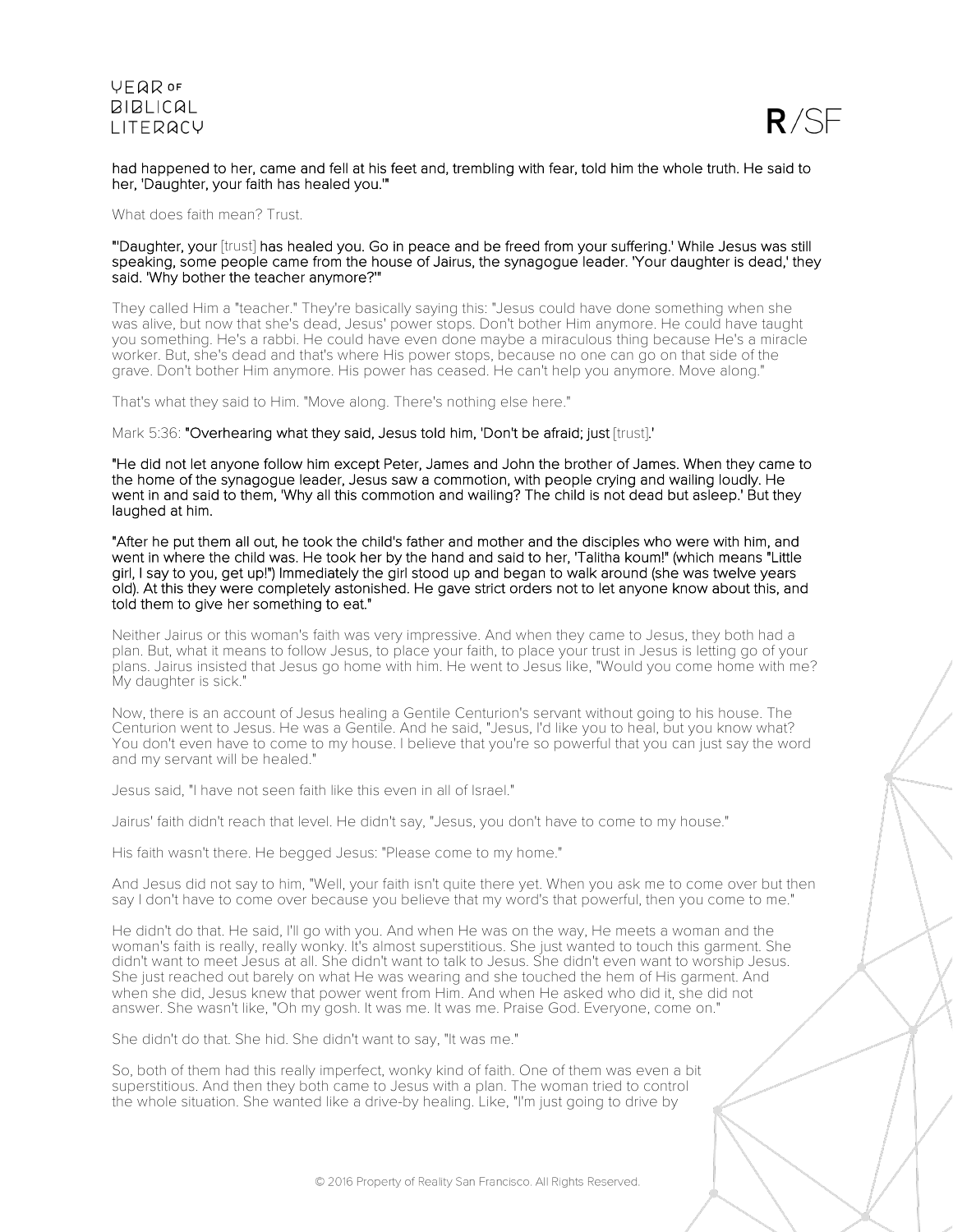

and touch Him and I want it on my own terms. This is how I see this thing going down. I'm going to touch His garment really creepy-like. Just like, 'Ooo, touch it,' and then I'm gone. I'm going to leave."

And Jairus came looking like, "Hey, this is what I want You to do, Jesus. I want You to heal my daughter by coming over. This is how I see the day going. I'm going to come find You, I'm going to bring You over to my house and You're going to heal my daughter."

Both the woman and Jairus, though having faith, went to Jesus with a plan. Almost trying to stay in control of the whole situation. It's like, "I'll follow Jesus, but this is how I'll follow Jesus. I'll go to Jesus for healing, but this is how I want it to go down. I'll serve Jesus, but this is what it has to look like. If I serve Him, this is how much time I can give Him every week."

And Jesus is like, "No. I want your entire life. I want it all."

So, the woman and Jairus both were both with Jesus for about five minutes and both their plans get thrown out the window. Five minutes. The woman tried to get this healing just by touching and done in secret. And Jesus says, "No. I want you to go public."

Because, just having faith is not virtuous in itself. Listen, people can have faith in some truly awful and tyrannical things and people. You can have faith and it can be misguided and you can hurt a lot of people. So, Jesus doesn't say – if you go to Forever 21 and start touching hems of garments and just have faith, that doesn't work. Faith in garments is not the thing. Faith in hems is not the thing. Faith in your own faith is not the thing. It's trust in Jesus that's the thing.

So, Jesus makes sure, "Okay. I want you to know that it was your trust."

Because she says, when she heard about Jesus, "If I touch the hem of His garment, He will make me well."

And Jesus wanted her to know, "Your faith that's placed imperfectly in me is what makes you well."

This is what Jesus was trying to do. Faith in Jesus. Jesus makes sure she knows it's not just faith in faith, but faith in Christ. Jairus tried to get Jesus over to his house for a healing and Jesus said, "You're not getting a healing today, Jairus. You're getting a resurrection today."

He was not expecting a resurrection. He was wanting a healing. So, the reality is when you place your faith in Christ, you have to give Him way more than you planned. But, on the other hand, you get from Christ way more than you ask or imagine. When you trust in Christ, you have to lose control. Bottom line. You have to lose control. And that does involve a lot of fear. It's scary not to be in control. You can imagine the fear that must have gripped the heart of the woman when Jesus stopped and shouted, "Who touched me? Because, someone just got healed and they're not fessing up about it."

Like, the fear that rose in her heart. Can you imagine the fear that must have gripped or crippled Jairus when the message got to him that his daughter was dead all because Jesus was talking to this woman? It's a fearful thing not to be in control. But, Jesus turned to Jairus and said, "Do not fear. Keep on trusting. Do not fear. Keep your eyes on me."

Jairus' world was spinning. I can imagine being a parent and losing a child is probably the worst thing that can ever, ever, ever happen in this life. So, the second that Jairus heard that his daughter was dead, his world was being flipped upside down. His world was spinning. His eyes were out of focus. Everything. And Jesus looks him right in the eye and He's like, "Keep your eyes on me. Keep your eyes on me. Don't doubt. Keep trusting. Keep trusting. Take me to your house. Keep trusting."

And I imagine what Jesus was asking from Jairus is this. What He's saying to him is this: "Entrust your daughter to me. Entrust your daughter to me."

At this point in the narrative, Jairus has his daughter and he knows what he needs for his own daughter. "I have to get her the best care possible. I've gone everywhere. I'm going to Jesus next. And then when she dies, that's it. I have no more control. I don't know where to turn."

And Jesus is like, "Will you entrust me with your daughter?"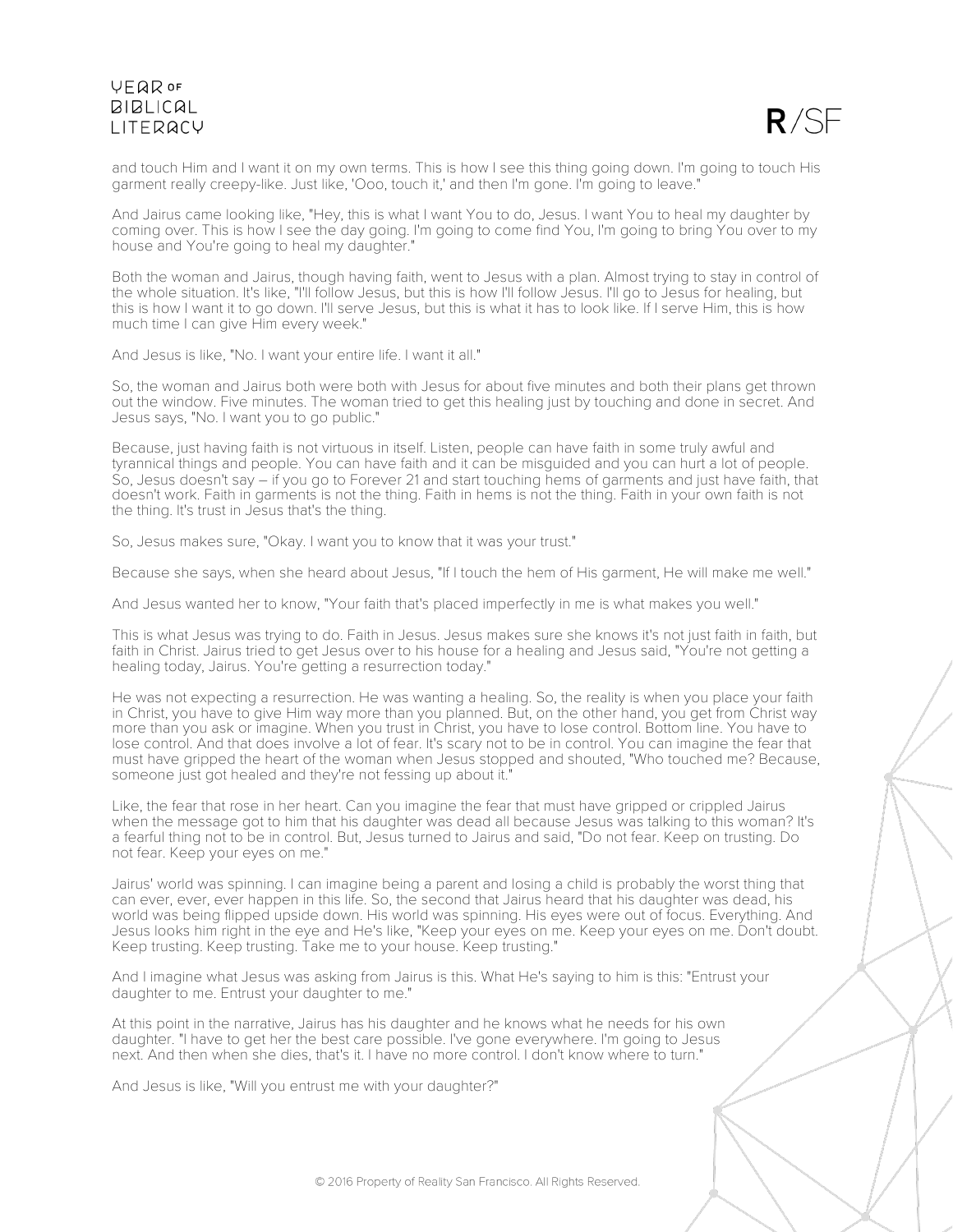

And I imagine, as a dad, that's the hardest thing in the world to do. In AA, they have this preamble to the 12 steps which is basically a paragraph about letting go and surrendering control. You may have heard this paragraph. Let me read it to you. It goes like this:

"Our stories disclose in a general way what we used to be like, what happened, and what we are like now. If you have decided you want what we have and are willing to go to any length to get it, then you are read to take certain steps. At some of these we balked. We thought we could find an easier, softer way."

That sentence right there. Do you like that sentence? Listen to this.

"We thought we could find an easier, softer way."

I think that describes everyone before they come to Jesus. "There's got to be an easier way than that. There's got to be an easier way than completely losing control."

"But we could not. With all the earnestness at our command, we beg of you to be fearless and thorough from the very start. Some of us have tried to hold on to our old ideas and the result was nil until we let go absolutely. Remember that we deal with alcohol–cunning, baffling, powerful! Without help it is too much for us. But there is One who has all power–That One is God. May you find Him now! Half measures availed us nothing. We stood at the turning point. We asked His protection and care with complete abandon. Here are the steps we took, which are suggested as a Program of Recovery."

That is so important to any recovery. Faith in God – not to downplay alcoholism – feels kind of like a recovery. An ongoing recovery from Independence, from self-reliance, from, "There has to be an easier way. I can think my way out of this one," to a dependency on the person of God no matter what. That you believe in God and you trust in God anyway. You're like, "My life is this, but I trust in God anyway."

Third and final story. Psalm 73. Lastly, moving towards trust. This one's a personal one for me. This Psalm has always been a personal one. This last week, we had an early morning elder meeting praying through some really hard stuff going on. We called a meeting to pray through some stuff and to talk about some stuff. You know, you sit around an elder meeting – and I called the meeting, so everyone's looking at me like, "Hey, start the meeting."

And I'm like, "I don't know how to start this meeting."

So, Dave Dealy goes, "Well, let's just read a Psalm."

And he does the holy flip. Have you ever done the holy flip? Like, the flip. Just flip and point. That thing. He's like, "Boom," and he puts his finger down and he's like, "That's the one."

And I don't even believe in that stuff, but God did something through that thing. He turned to Psalm 73. Psalm 73. I'm like, "Oh, gosh. Wow."

## It says this in Psalm 73:1-2: "Surely God is good to Israel to those who are pure in heart. But as for me, my feet had almost slipped; I had nearly lost my foothold."

The psalmist starts off by talking about who God is and that God is good and that He is good to those who are pure at heart. The psalmist knows these things as a faithful Israelite. He knows that God blesses the righteous and God punishes the wicked. Period. That's the way God works. God punishes the wicked and God blesses the righteousness. That equals God's goodness. God is good meaning He does what is right. But, this psalmist had almost stumbled. He nearly slipped. Why did he nearly slip?

#### Psalm 73:3-5: "For I envied the arrogant when I saw the prosperity of the wicked. They have no struggles; their bodies are healthy and strong. They are free from common human burdens; they are not plagued by human ills."

He sees that the wicked prosper. "What's up with that, God? I thought the wicked are punished? But, the wicked are prospering and the righteous are suffering. That makes no sense, God. Explain Yourself. I don't understand that. It doesn't even seem like You're matching up to what You even said about Yourself. It seems that You're doing nothing about this, God."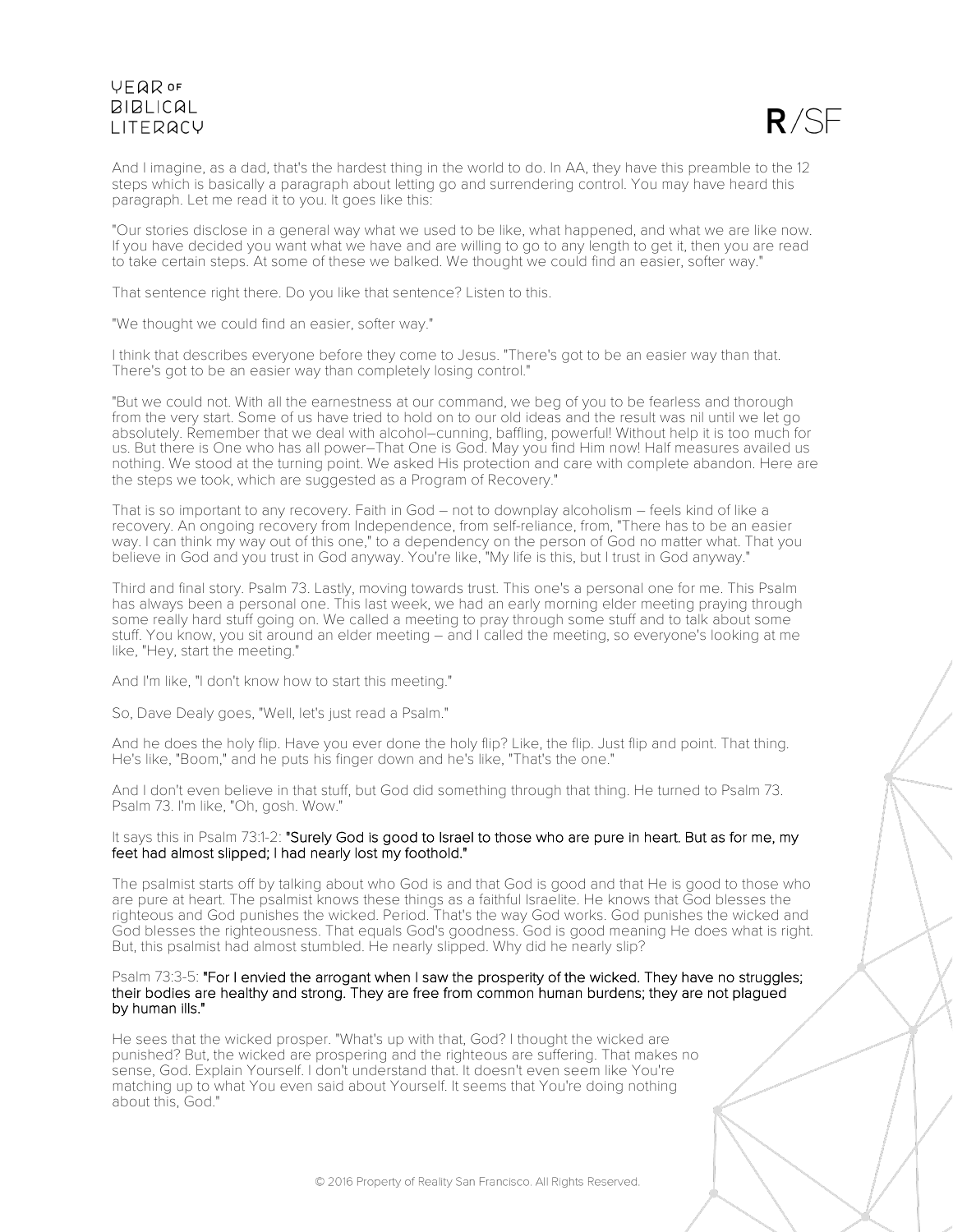

And here is where his faith that God is like this starts to unravel. "I don't know if I can do this anymore. I had had all these structures in place where I believed that you acted according to this and You did this certain thing, but now You're working outside of that and I don't understand what's going on and I think I don't know if I can do this."

And the thought of God not coming through to what He has heard about God is so distressing that he's literally coming undone.

#### Look at Psalm 73:15-16: "If I had spoken out like that, I would have betrayed your children. When I tried to understand this, it troubled me deeply."

He is saying that he couldn't even talk about what he was going through. He had such a crisis of faith, a dark night of the soul, that all he could do was write a psalm to God. He couldn't even process it with other people. He's like, "If I started telling people what I was thinking, I might have caused Your children to stumble. I might have betrayed Your children. I might have sowed disbelief in Your people. I couldn't even do that. I couldn't even process that with them."

## "When I tried to understand all this, it troubled me deeply."

He's saying that he's trying to understand the evil in the world and how God fits into it and it troubled him so much and so deeply.

### And then he says this in Psalm 73:17: "Until I entered the sanctuary of God; then I understood their final destiny."

There's a moment in the psalmist where he can't take thinking his way out of this, so he just decides to enter the sanctuary of God. "I can't reconcile the way the world is. I just can't reconcile it. I can't reconcile why the wicked prosper and the righteous suffer. I can't reconcile how the rich people oppress the poor and the poor people can't... I just don't understand it. Why some people are born into a place where they have the lavishness of society and wealth and privilege, and some people are born in the worst possible situations. I don't understand it."

And all he can do is go to the sanctuary of God. There, he sees that God can be trusted. Because, one day, God will eventually come through and execute His justice. Just not yet. And that a lot of patience is needed. The reason why I share this is because all the evidence around this guy seemed to point toward how God doesn't follow through on what He said He would. That's what it feels like. The psalmist, though, still enters the sanctuary.

And what this means is this is what happens when your daughters dies and Jesus doesn't raise her from the dead. I have experienced this with very, very close people. What happens when Jesus doesn't raise your daughter from the dead? What happens when people prophecy over your daughter, "Oh, she's going to be made well." Or your son, "Oh, they're going to be made well." Or your spouse or whatever. "Oh, they're going to be made well."

And it doesn't happen. What happens then? See, a belief in a system can give you the wiggle room to go, "I'm out of this. I can't do this anymore."

But, trust doesn't give you that wiggle room. Trust goes, "Well, then I'm going to show up in the sanctuary of God and I'm going to keep trusting anyway. I'm going to keep trusting anyway."

And what the psalmist does is he moves toward God, not away from God. He just steps toward. He leans into God. He doesn't go, "You know what? I can't reconcile this stuff. I'm out. I can't do this."

He just steps in. Trust is moving towards God even when everything seems stacked against you. Some of you in here are struggling with your faith in God due to our world's problems, maybe something personal you're going through or maybe a best friend of yours is going through something. And you had believed God said certain things or things that He would do or promises He had made and now you don't see those things happening and you're tired, but you're here. You're here right now. And you've made a move toward God. Simple as it may same. It's not the mountain moving kind of stuff. It's not the stuff that people can